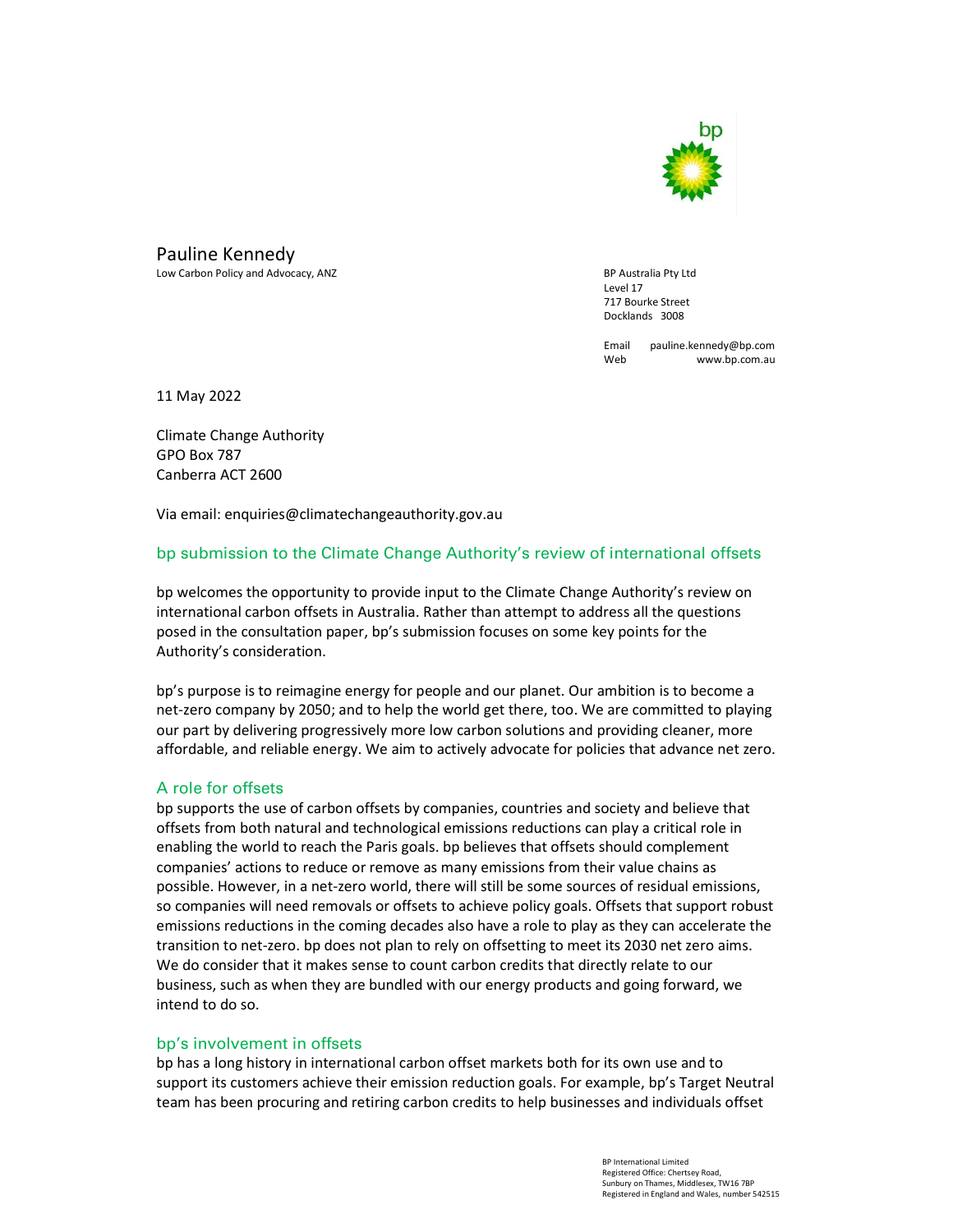their emissions since 2006. It also supports several of our certified carbon neutral lubricants and fuel products. bp also offers compliance offsetting and voluntary offsetting to our customer's through bp's Low Carbon Trading team. bp's Low Carbon Trading team offers credits sourced from carbon offsetting projects around the globe. Under ClimateActive bp is certified carbon neutral for all its Air BP into-plane services at airport fuel facilities across its Australian network.

### **Offset integrity**

It is important that international offsets used in Australia meet high integrity standards. bp is applying quality standards to the offsets we use and supply to our customers. bp's own standards include that offsets must be real, measurable, additional, permanent, independently verified, unique and meet environmental and social safeguards. bp aspires to only engage with offsets that are generated through independently approved standards and methodologies.

There is a significant amount of work being done internationally to define the elements of high integrity offsets that can be leveraged by Australia. For example, the Integrity Council for Voluntary Carbon Markets (ICVCM) and the upcoming Core Carbon Principles aim to ensure that genuine emission reductions and removals are made with high environmental integrity without any negative social or environmental side effects. The ICVCM will also develop a framework that can be used to assess which crediting programs and methodologies are consistent with the principles. bp encourages the Authority in undertaking its Review to closely consider the work and recommendations of the ICVCM.

There is value in Australia applying comparable quality offset standards to those used in other jurisdictions and adopted by international coalitions such as the ICVCM. This supports consensus building globally on what is credible and of high standard which will be important to ensure investments target a just transition to net-zero. Common quality standards across jurisdictions also supports the development of a more efficient and liquid international market and reduces participation costs for businesses that have a global footprint.

#### International context is evolving

bp supports the use of international offsets and the implementation of Article 6 by governments to achieve the goals of the Paris Agreement. The international context will continue to evolve as countries define their implementation of Article 6 and build their capabilities to allow for the trade of offsets backed by an International Traded Mitigation Outcome (ITMO) and required corresponding adjustments. As these arrangements emerge, bp would encourage Australia moving to accept international offsets that are consistent with the Paris agreement, Article 6 and require a corresponding adjustment, noting that some notice period will be needed to allow the market to source these offsets.

Uncertainty remains as to when countries will have their Article 6 implementation arrangements in place and regarding the volume of supply that will be available. Given the uncertainty, bp recommends the Authority consider what appropriate transition arrangements will apply in Australia that would allow for the voluntary market to continue to use international offsets in the interim. bp considers the Authority should specify a period for which international offsets that are not yet backed by an ITMO or corresponding adjustment can continue to be used, for example until 2025. bp also anticipates that not all countries will be ready to implement Article 6 at the same time and so parallel arrangements may need to be permitted beyond that period, to take into account the different circumstances of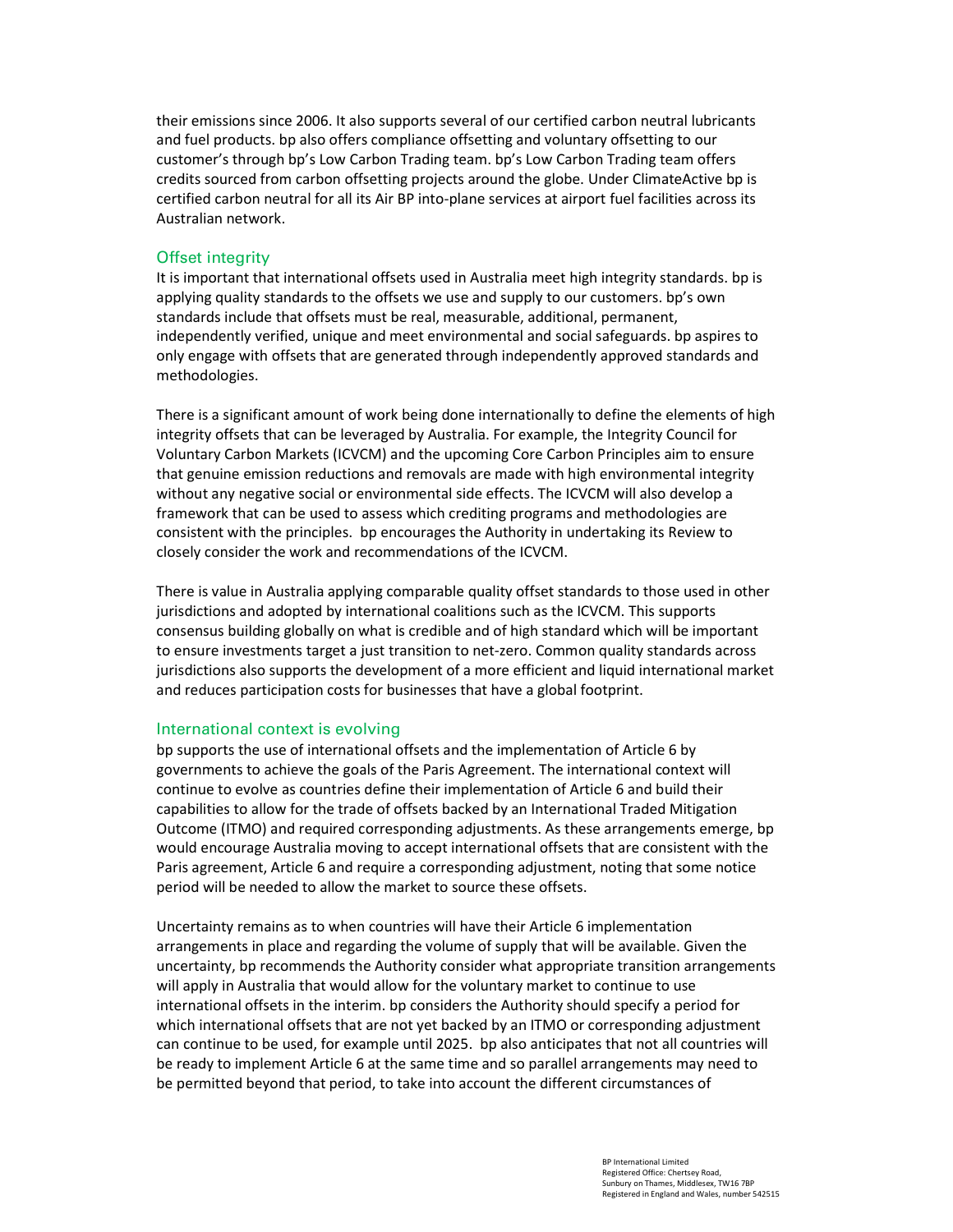generating countries. There may continue to be a role for international offsets not back by ITMOs in the voluntary market, even when these arrangements are in place.

Given the evolving nature of international offset markets, we anticipate that Australia's use of international offsets will also need to evolve over time. Ideally the process for change will be transparent and allow for some predictability. Predictability is needed to support participants in making the multi-year commitments and investments in support of their decarbonisation goals. Government should avoid a "set and forget" approach to rules governing international offsets but also should avoid unexpected changes with little notice, as has been the recent experience in rules around how many international offsets can be used under ClimateActive. For example, the Authority could consider regular reviews of eligible international offsets (for example every 5 years), adopting rules-based updates that automatically update eligibility over time where appropriate (for example for vintages), and provide an adequate notice period before any changes take effect (for example, if a type of international offset is to become ineligible, the market would have 3 years notice).

#### **Vintages**

Some participants may prefer newer vintages to address potential concerns around additionality. bp suggests the Authority consider a rules-based approach to vintages and their ongoing updating rather than the approach to date with ad-hoc changes from time to time that specify a particular cut off year. For example, eligible vintages could automatically update on a rolling basis, for example if a new minimum vintage year is adopted, annually thereafter minimum vintage could automatically roll forward by a year to avoid market uncertainty as to when and if a revised update will be needed.

#### Co benefits and adverse impacts

The activities underpinning offsets can offer environmental and social co-benefits such as positive impacts on biodiversity and economic benefits to local communities. Perhaps more important, if not developed with care, activities underpinning offsets can also have adverse impacts on the local environment and community.

Governance of offset programs both those generating offsets and using offsets can take steps to minimise the risk of adverse impacts. Like emissions outcomes, the activities underpinning offsets can be assessed and verified to ensure they meet environmental and social safeguards.

In addition to ensuring offset activities meet environmental and social safeguards, international offsets can provide benefits beyond carbon. The market is best positioned to determine the respective value and preference beyond the minimum standards. Different offset users/buyers will have different preferences on environmental and social co-benefits, as well as geographical and methodological preferences. Rather than mandating particular cobenefits that must be achieved with eligible offsets, Australia could support efforts to facilitate the market to enhance transparency of co-benefits, verify and value co-benefits.

#### Common approach to international offsets across Australia

bp notes that there are other arrangements across Australia that allow for the use of international offsets, including environmental approval processes of several States. bp also advocates strongly for the introduction of carbon pricing policies in Australia. Should such a compliance market be adopted, bp would support the use of companies using robust offsets to meet compliance obligations, including consideration of credible international offsets.